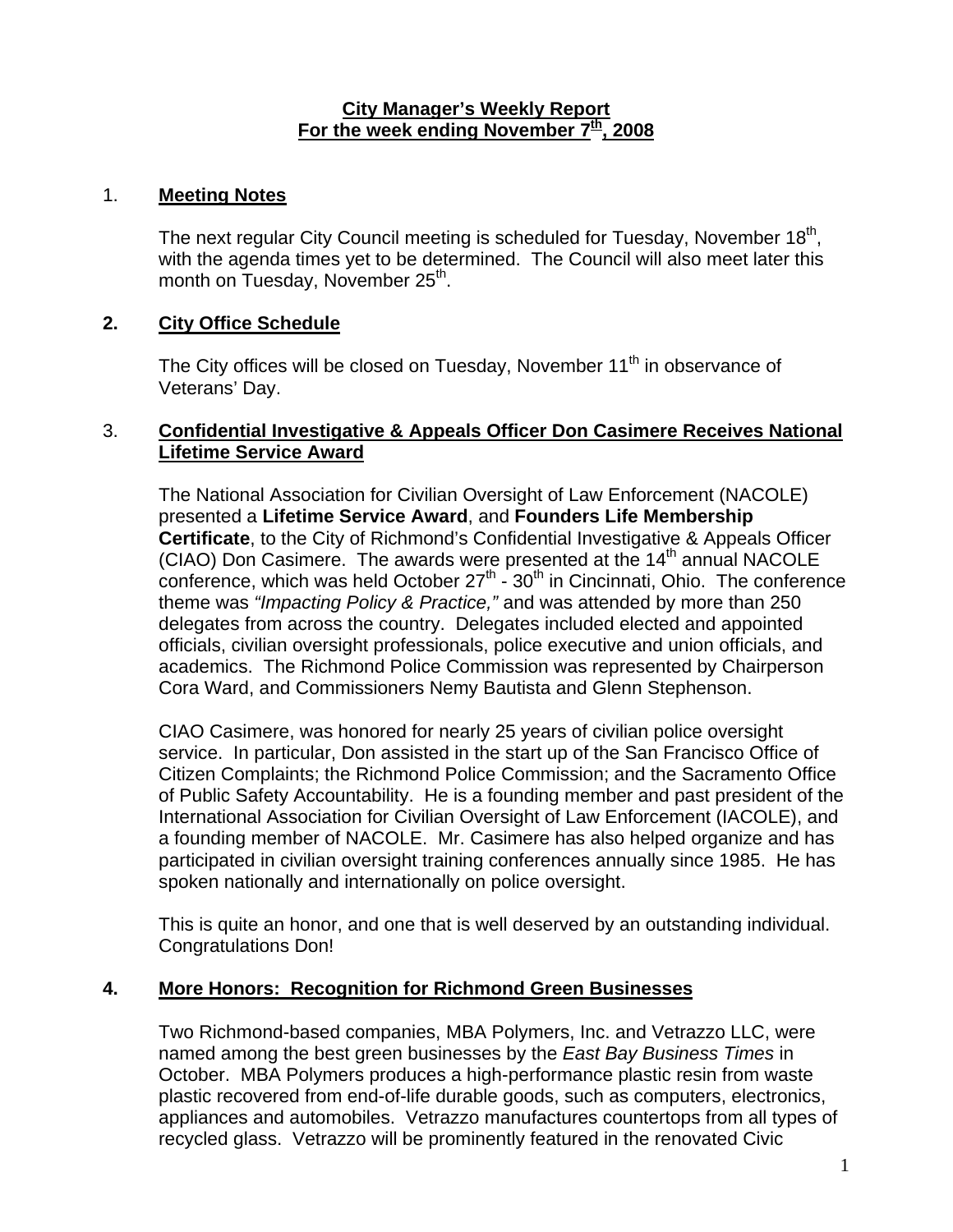Center, including countertops in the office building restrooms and at the "one-stop" Planning & Building Services counter on the second floor of the City Hall building.

## **5. State Budget News from the League of California Cities**

As you have undoubtedly heard, this past week Governor Arnold Schwarzenegger called the Legislature back for a special session to work on solutions to the state's \$11.2 billion budget shortfall, just six weeks after the Legislature passed and he signed the FY 2008-09 budget.

The League of California Cities is continuing to analyze the Governor's budget proposal, but the immediate good news for cities is that it protects Proposition 1A (property taxes) and Proposition 42 (sales tax on gas) revenues and does not propose any additional shifts of local redevelopment funds.

Additional analysis on specific impacts for cities is as follows:

- **Proposition 1B Local Streets and Roads**: Among various "economic stimulus" proposals, the Administration proposes to allocate all remaining local street and road funds that have yet to be appropriated to cities and counties. Local agencies would have to agree to encumber these funds by Dec. 31, 2009. Of the \$700 million, approximately \$250 million remains available for cities and \$450 million for counties.
- **Broadened Sales and Use Tax Base:** The proposal to broaden the sales and use taxes to apply to specified services is projected to generate \$151 million in FY 2008-09 and \$487 million in FY 2009-10 for cities and counties. In addition, the broadened tax base would generate an estimated \$27 million in FY 2008-09 and \$89 million in FY 2008-10 for Proposition 172 public safety funds.
- **Temporary Sales and Use Tax Hike Benefits Proposition 42 Revenues:**  The proposed temporary 1.5 cent increase of state sales and use tax also means that revenues collected under Proposition 42 for transportation would also increase. The Department of Finance estimates this can generate approximately \$1.035 billion over three years, of which 20 percent would be allocated per the Proposition 42 formula to cities, or \$207 million.
- **COPS/Juvenile Justice and Booking Fees Backed Out of General Fund:**  The Administration proposes to rescind 50 percent of the General Fund allocations provided in the recently adopted FY 2008-09 budget for the COPS/Juvenile Justice and Booking Fee programs, and replace most of that by funding them through revenues derived from vehicle *license* fees that are currently used to support the administration of the Department of Motor Vehicles (DMV). When all is said and done, COPS and Juvenile Justice programs would experience a decline of 13.4 percent over previously budgeted levels in FY 2008-09, and 11.1 percent less in 2009-10 compared to the amount originally budgeted in FY 2008-09. Booking Fee funding would remain at \$31.5 million in both FY 2008-09 and FY 2009-10.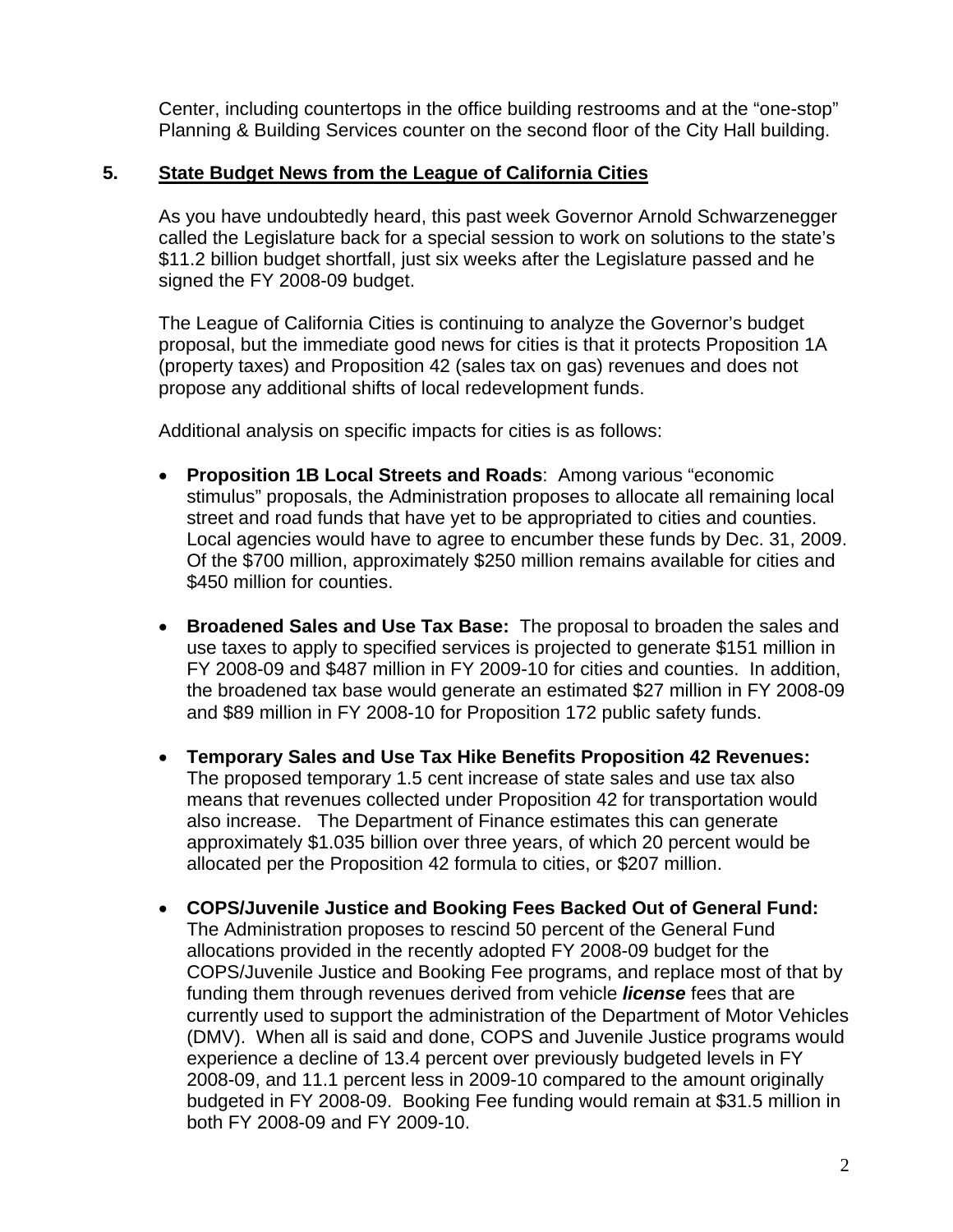We will continue to keep you informed regarding the State budget impacts on the City of Richmond.

#### **6. Second Quarter Sales Tax Data**

The City recently received the sales tax data for the second quarter of 2008 (April 2008 – June 2008), showing cash receipts for the City of Richmond **down by 17.7%** compared to 2007 cash receipts. Much of the decrease is a result of a one time reallocation made by the State Board of Equalization benefitting one city in Contra Costa County. The original sales tax revenue had been incorrectly remitted 10 years ago and has finally been adjusted.

Additionally, because of the sluggish economy, transportation, general retail, business to business, food products, and construction have seen a decrease in sales tax revenue from the previous quarter. The economic segments including auto sales (both new and used), apparel stores, and retail building materials are at their lowest sales tax revenue level since the first quarter of 2006, while service stations and department stores are at their highest over the same period.

This is the first quarter that the City of Richmond has seen a decrease in sales tax revenue since 2002.

## **7. Youth Entrepreneur Program – Youth Retail Readiness and Employment Training**

The Richmond Main Street Initiative will be conducting a five-week training program to address the needs of businesses that are seeking to hire local workers. Many employers have expressed the desire to "hire local youth" for summer jobs in retail but are concerned that Richmond youth are not prepared to work in this industry. Richmond Main Street's Youth Retail Readiness and Employment Training program will address this need by training employment-age high school youth in job readiness skills.

Funding for this training program will come from the City of Richmond Community Development Block Grant program in the amount of \$10,000; \$10,000 through a Wal-Mart Economic Development grant; and \$2,500 through a grant from Wells Fargo Bank.

The funds will be used to hire a retail trainer/consultant to work with Richmond youth on customer service, completing applications, mock interviews, professional/workforce dress codes, and time management. Upon completion of the class, \$10,000 from the Economic Development Grant will be use to place ten youth in summer jobs at a pay rate of \$1,000 for 100 hours of work. The Main Street Initiative will also work to create job matches between the youth and retail businesses within the Central Richmond Revitalization area and Hilltop Mall.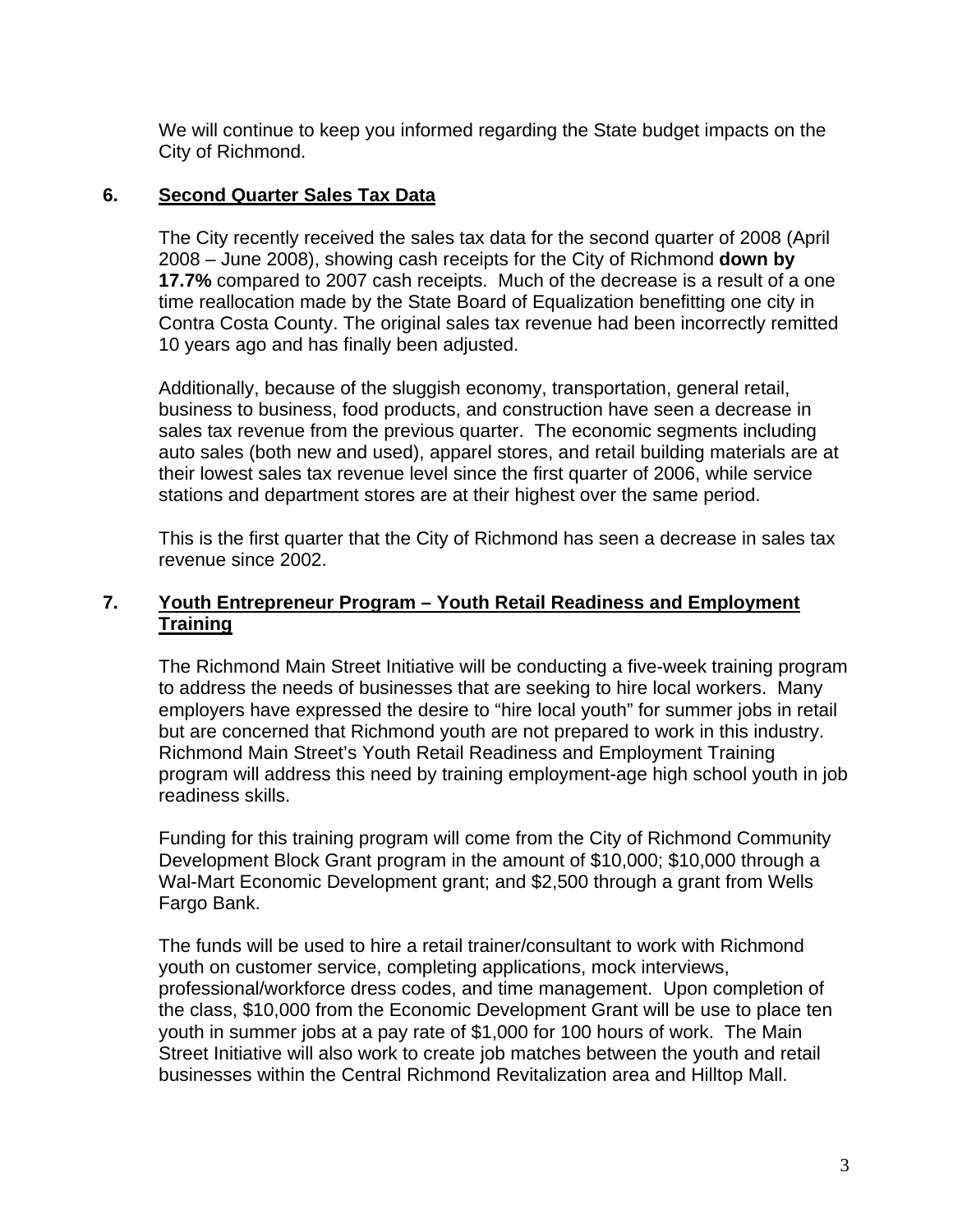# **8. Bi-Annual REACT/CERT Drill**

On Saturday, October 25<sup>th</sup>, the Richmond Fire Department, the El Cerrito Fire Department and the San Pablo Police Department held their bi-annual REACT/CERT drill at the El Cerrito City Hall complex. For the first time, CERT programs throughout the County conducted drills on the same day. This drill is the culmination of twenty hours of life saving training for program participants, which includes fire suppression, search and rescue techniques, utility control, cribbing and lifting of heavy objects, and first aid. Classes are free to residents and taught by trained volunteers as well as Richmond/El Cerrito firefighters. The five week course was completed by a total of seventy five people, who will now go into their neighborhoods to form emergency response teams. These teams will help residents become more self sufficient and increase survivability during a disaster.

## **9. Disaster Preparedness for the Special Needs Population**

The Richmond Fire Department Office of Emergency Services (OES) will be hosting a brainstorming session on how to more effectively respond to and assist the community's special needs population in the event of a disaster. The meeting will take place on Wednesday, December 17, 2008 from 9:30 AM to 12:00 noon in the City Council Chambers. Representatives of supporting agencies in Contra Costa County, as well as caretakers of the special needs population, will participate in a discussion on how to more effectively use the new Fire Department/OES Life Safety Trailer, develop a plan for increasing distribution of emergency kits, and how to build a more collaborative effort in responding to the needs of these community members.

#### **10, Kaiser Family Foundation Site Visit to Office of Neighborhood Safety**

This past week, the Office of Neighborhood Safety (ONS) hosted representatives from the Kaiser Foundation, which has partnered with and financially supported the ONS Street Outreach Strategy. The recent site visit was designed to update the Foundation on the development, implementation and management of the strategy. Representatives from Kaiser met with ONS staff, street outreach teams and law enforcement partners. The Foundation continues to be interested in the ONS and its strategic directions, and is continuing to explore ongoing partnership opportunities.

#### **11. California Cities Gang Prevention Network Conference**

As you may recall, the City of Richmond is a member of a grant-funded 13 California City Gang Prevention Network. Last week, ONS Director DeVone Boggan, one of the City's points of contact for this program, participated in the Network's All-Points conference held in Berkeley. The two-day conference was designed to help provide the technical assistance to help each of the 13 cities more effectively confront the policy and financial realities they face, explore promising "social responsibility" movement ideas, optimize city/county relationships, examine the state role in bridging/coordinating funding and services, determine policy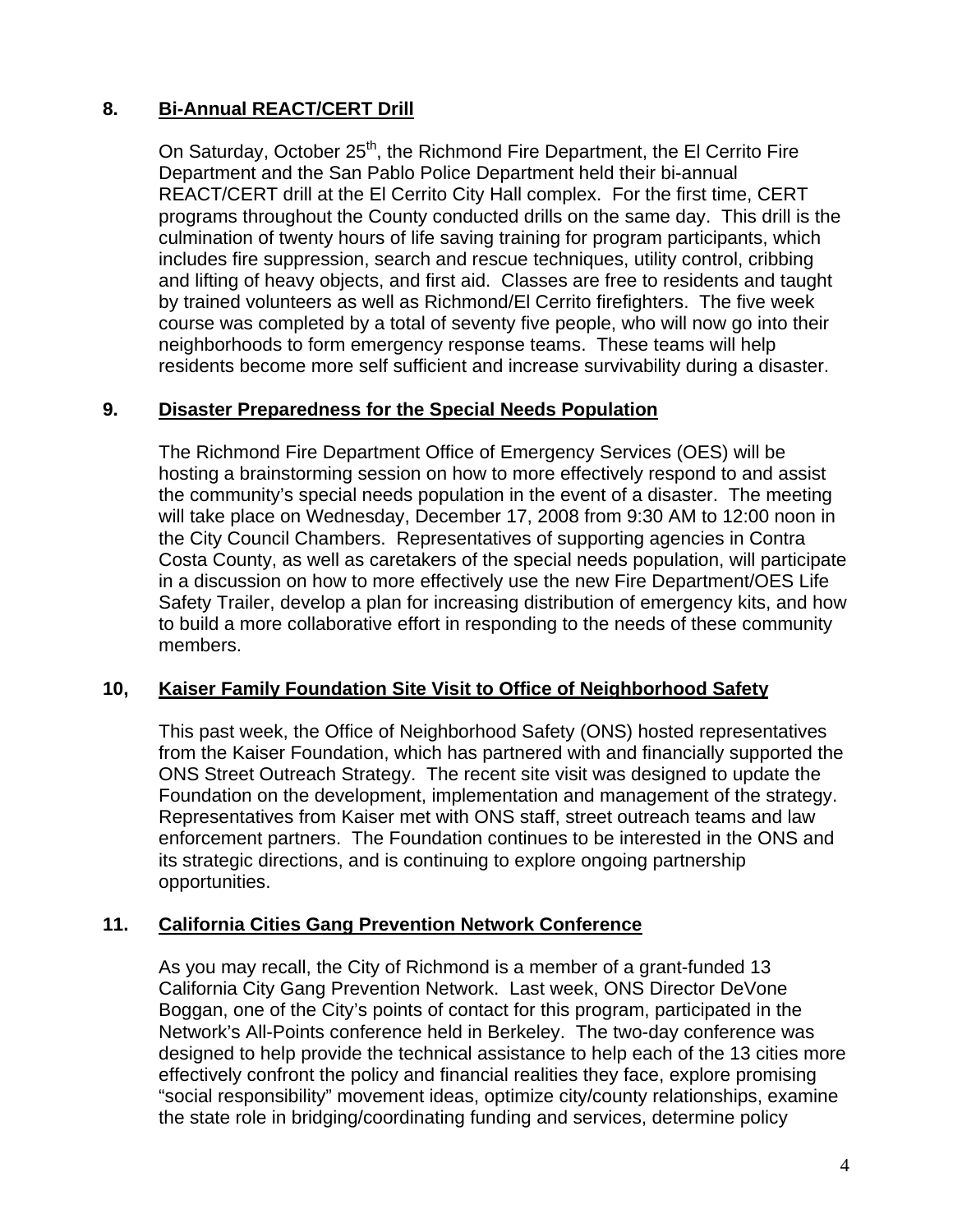direction of the network, provide opportunity for each site to share local successes, and celebrate potential of street outreach strategies.

At this conference, the ONS Director met with various funders to discuss ways to improve the City of Richmond's ability to provide social services to gang involved youth, young adults and families.

# **12. ONS Life Skills for Peace**

The Office of Neighborhood Safety will be providing life skills training and group mentoring opportunities for up to 30 youth and young adults aged 14 to 24 at the Nevin Community Center. Starting this Monday, November 10<sup>th</sup> and running for 16 weeks through Monday, March  $9^{th}$  from 5:30 PM to 7:30 PM, ONS, with Opportunity West staff and other partners, will facilitate the training designed to give youth and young adults the life skills, behavioral change skills, and one-on-one and group mentoring opportunities they need in order to be successful.

# **13. Partnership with Social Progress, Inc.**

The Office of Neighborhood Safety has partnered with Social Progress, Inc. to support the organization's Annual Youth Banquet. The event is designed to expose and encourage youth and young adults to embrace alternatives to violence in solving their problems. Social Progress Inc. is a Richmond based organization that helps youth focus on positive opportunities and seeks to reduce the number of youth hanging out on street corners. The event attracted 18 adults and 20 youth. Social Progress Inc. President Eleanor Thompson stated that their goal is to grow the event each year in quality, and increase the quantity of participants.

# **14. Recreation Highlights This Week Include:**

- a. Haunted House Fun: The Recreation Department hosted the annual Haunted House on Thursday, October  $30<sup>th</sup>$  and Friday, October  $31<sup>st</sup>$  from 5:00 PM to 9:00 PM at the Richmond Recreation Complex. Over 300 participants enjoyed the guided Haunted House as well as the carnival-style activities.
- b. Soccer/Poetry After School Program: In collaboration with America SCORES (Soccer/Poetry After-School Program), the Recreation Department began the soccer and creative writing component of the Youth Activities after-school program at various Richmond elementary schools.
- c. Turkey Shoot Basketball: The Recreation Department is currently conducting registration for the Turkey Shoot Basketball League to be held at the Richmond Recreation Complex during the month of November. Teams will consist of boys and girls from various West Contra Costa County Middle Schools.